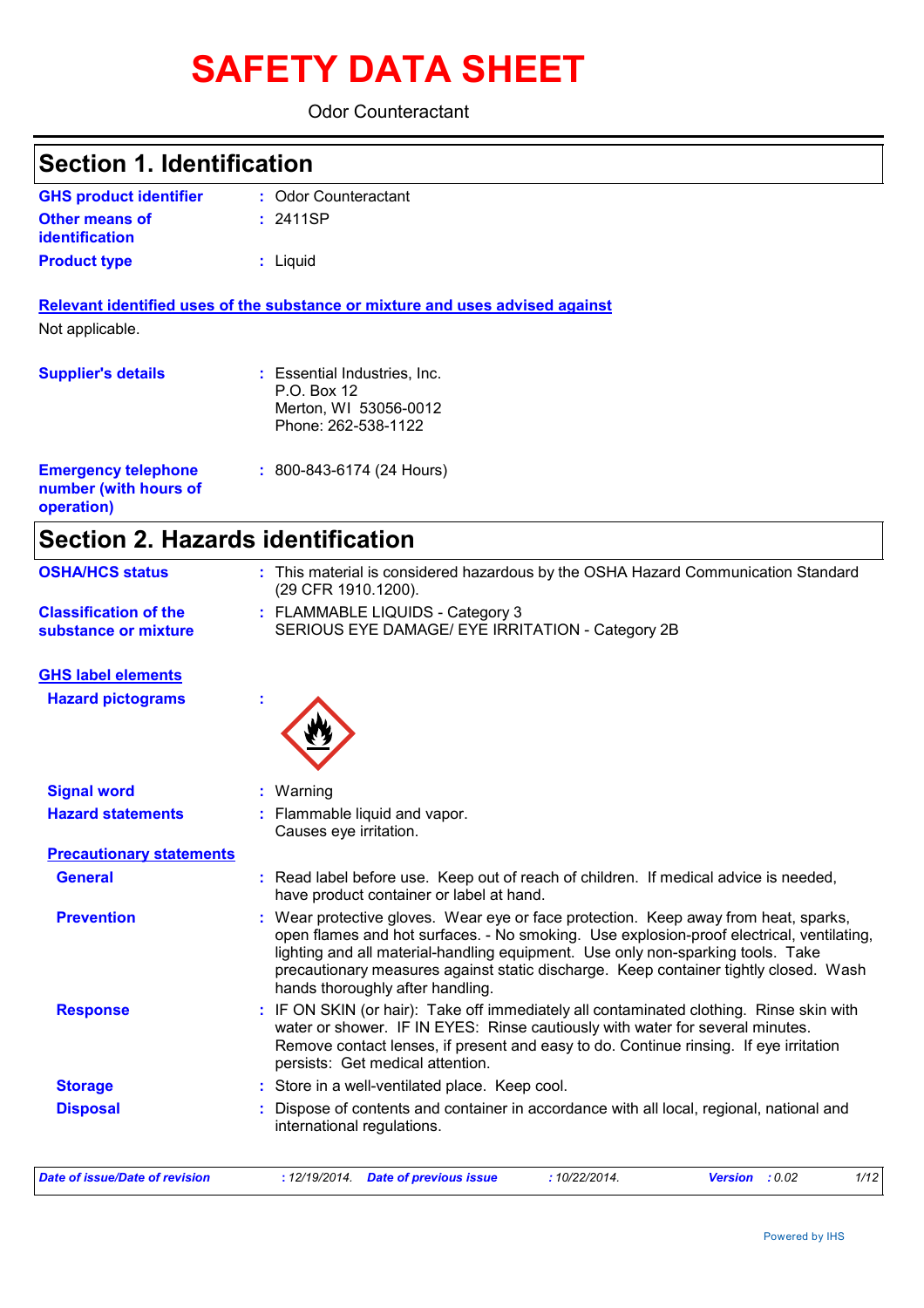### **Section 2. Hazards identification**

**Hazards not otherwise classified**

### **Section 3. Composition/information on ingredients**

**:** None known.

| Substance/mixture     | : Mixture       |
|-----------------------|-----------------|
| <b>Other means of</b> | : Not available |
| <b>identification</b> |                 |

| <b>CAS number/other identifiers</b> |                  |  |
|-------------------------------------|------------------|--|
| <b>CAS</b> number                   | : Not applicable |  |
| <b>Product code</b>                 | : 2411SP         |  |
|                                     |                  |  |

| <b>Ingredient name</b>                                                | $\frac{9}{6}$ | <b>CAS number</b> |
|-----------------------------------------------------------------------|---------------|-------------------|
| Isopropyl alcohol                                                     | $ 5 - 10 $    | 67-63-0           |
| 2,2'-(ethylenedioxy)diethanol                                         | $1 - 5$       | 112-27-6          |
| Quaternary ammonium compounds, benzyl-C12-18-alkyldimethyl, chlorides | $1 - 5$       | 68391-01-5        |
| Quaternary ammonium compounds, C12-14-alkyl[(ethylphenyl)methyl]      | $1 - 5$       | 85409-23-0        |
| dimethyl, chlorides<br>4-Nonylphenol, branched, ethoxylated           | $1 - 5$       | 127087-87-0       |

Any concentration shown as a range is to protect confidentiality or is due to batch variation.

**There are no additional ingredients present which, within the current knowledge of the supplier and in the concentrations applicable, are classified as hazardous to health or the environment and hence require reporting in this section.**

**Occupational exposure limits, if available, are listed in Section 8.**

### **Section 4. First aid measures**

#### **: Description of necessary first aid measures**

| Eye contact         | : Immediately flush eyes with plenty of water, occasionally lifting the upper and lower<br>eyelids. Check for and remove any contact lenses. Continue to rinse for at least 10<br>minutes. If irritation persists, get medical attention.                                                                                                                                                                                                                                                                                                                                                                                                                                                                                                                                                                                 |
|---------------------|---------------------------------------------------------------------------------------------------------------------------------------------------------------------------------------------------------------------------------------------------------------------------------------------------------------------------------------------------------------------------------------------------------------------------------------------------------------------------------------------------------------------------------------------------------------------------------------------------------------------------------------------------------------------------------------------------------------------------------------------------------------------------------------------------------------------------|
| <b>Inhalation</b>   | : Remove victim to fresh air and keep at rest in a position comfortable for breathing. If<br>not breathing, if breathing is irregular or if respiratory arrest occurs, provide artificial<br>respiration or oxygen by trained personnel. It may be dangerous to the person providing<br>aid to give mouth-to-mouth resuscitation. Get medical attention if adverse health effects<br>persist or are severe. If unconscious, place in recovery position and get medical<br>attention immediately. Maintain an open airway. Loosen tight clothing such as a collar,<br>tie, belt or waistband.                                                                                                                                                                                                                              |
| <b>Skin contact</b> | : Flush contaminated skin with plenty of water. Remove contaminated clothing and<br>shoes. Get medical attention if symptoms occur. Wash clothing before reuse. Clean<br>shoes thoroughly before reuse.                                                                                                                                                                                                                                                                                                                                                                                                                                                                                                                                                                                                                   |
| <b>Ingestion</b>    | : Wash out mouth with water. Remove dentures if any. Remove victim to fresh air and<br>keep at rest in a position comfortable for breathing. If material has been swallowed and<br>the exposed person is conscious, give small quantities of water to drink. Stop if the<br>exposed person feels sick as vomiting may be dangerous. Do not induce vomiting<br>unless directed to do so by medical personnel. If vomiting occurs, the head should be<br>kept low so that vomit does not enter the lungs. Get medical attention if adverse health<br>effects persist or are severe. Never give anything by mouth to an unconscious person.<br>If unconscious, place in recovery position and get medical attention immediately.<br>Maintain an open airway. Loosen tight clothing such as a collar, tie, belt or waistband. |

#### **Most important symptoms/effects, acute and delayed Potential acute health effects**

| Date of issue/Date of revision | : 12/19/2014 Date of previous issue | 10/22/2014. | <b>Version</b> : 0.02 | 2/12 |
|--------------------------------|-------------------------------------|-------------|-----------------------|------|
|                                |                                     |             |                       |      |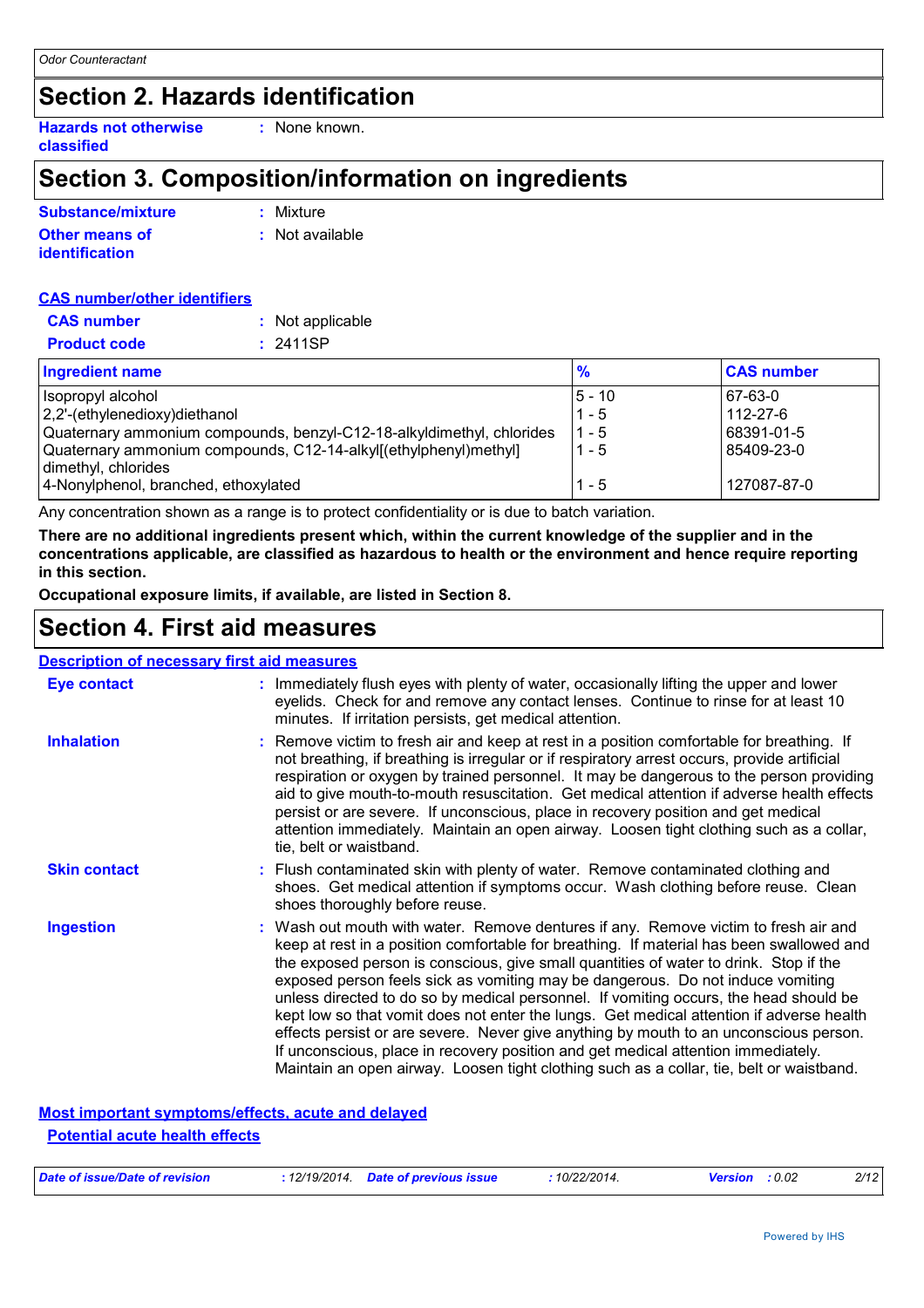### **Section 4. First aid measures**

| Eye contact                         | : Causes eye irritation.                                                                                                                                                      |
|-------------------------------------|-------------------------------------------------------------------------------------------------------------------------------------------------------------------------------|
| <b>Inhalation</b>                   | : No known significant effects or critical hazards.                                                                                                                           |
| <b>Skin contact</b>                 | : No known significant effects or critical hazards.                                                                                                                           |
| <b>Ingestion</b>                    | : May be irritating to mouth, throat and stomach.                                                                                                                             |
| <b>Over-exposure signs/symptoms</b> |                                                                                                                                                                               |
| <b>Eye contact</b>                  | : Adverse symptoms may include the following:<br>irritation<br>watering<br>redness                                                                                            |
| <b>Inhalation</b>                   | : No specific data.                                                                                                                                                           |
| <b>Skin contact</b>                 | : No specific data.                                                                                                                                                           |
| <b>Ingestion</b>                    | : No specific data.                                                                                                                                                           |
|                                     | Indication of immediate medical attention and special treatment needed, if necessary                                                                                          |
| Notes to physician                  | : Treat symptomatically. Contact poison treatment specialist immediately if large<br>quantities have been ingested or inhaled.                                                |
| <b>Specific treatments</b>          | : No specific treatment.                                                                                                                                                      |
| <b>Protection of first-aiders</b>   | : No action shall be taken involving any personal risk or without suitable training. It may<br>be dangerous to the person providing aid to give mouth-to-mouth resuscitation. |

#### **See toxicological information (Section 11)**

### **Section 5. Fire-fighting measures**

| <b>Extinguishing media</b>                               |                                                                                                                                                                                                                                                                                                                               |
|----------------------------------------------------------|-------------------------------------------------------------------------------------------------------------------------------------------------------------------------------------------------------------------------------------------------------------------------------------------------------------------------------|
| <b>Suitable extinguishing</b><br>media                   | : Use dry chemical, $CO2$ , water spray (fog) or foam.                                                                                                                                                                                                                                                                        |
| <b>Unsuitable extinguishing</b><br>media                 | : Do not use water jet.                                                                                                                                                                                                                                                                                                       |
| <b>Specific hazards arising</b><br>from the chemical     | : Flammable liquid and vapor. In a fire or if heated, a pressure increase will occur and<br>the container may burst, with the risk of a subsequent explosion. Runoff to sewer may<br>create fire or explosion hazard.                                                                                                         |
| <b>Hazardous thermal</b><br>decomposition products       | Decomposition products may include the following materials:<br>carbon dioxide<br>carbon monoxide                                                                                                                                                                                                                              |
| <b>Special protective actions</b><br>for fire-fighters   | : Promptly isolate the scene by removing all persons from the vicinity of the incident if<br>there is a fire. No action shall be taken involving any personal risk or without suitable<br>training. Move containers from fire area if this can be done without risk. Use water<br>spray to keep fire-exposed containers cool. |
| <b>Special protective</b><br>equipment for fire-fighters | Fire-fighters should wear appropriate protective equipment and self-contained breathing<br>apparatus (SCBA) with a full face-piece operated in positive pressure mode.                                                                                                                                                        |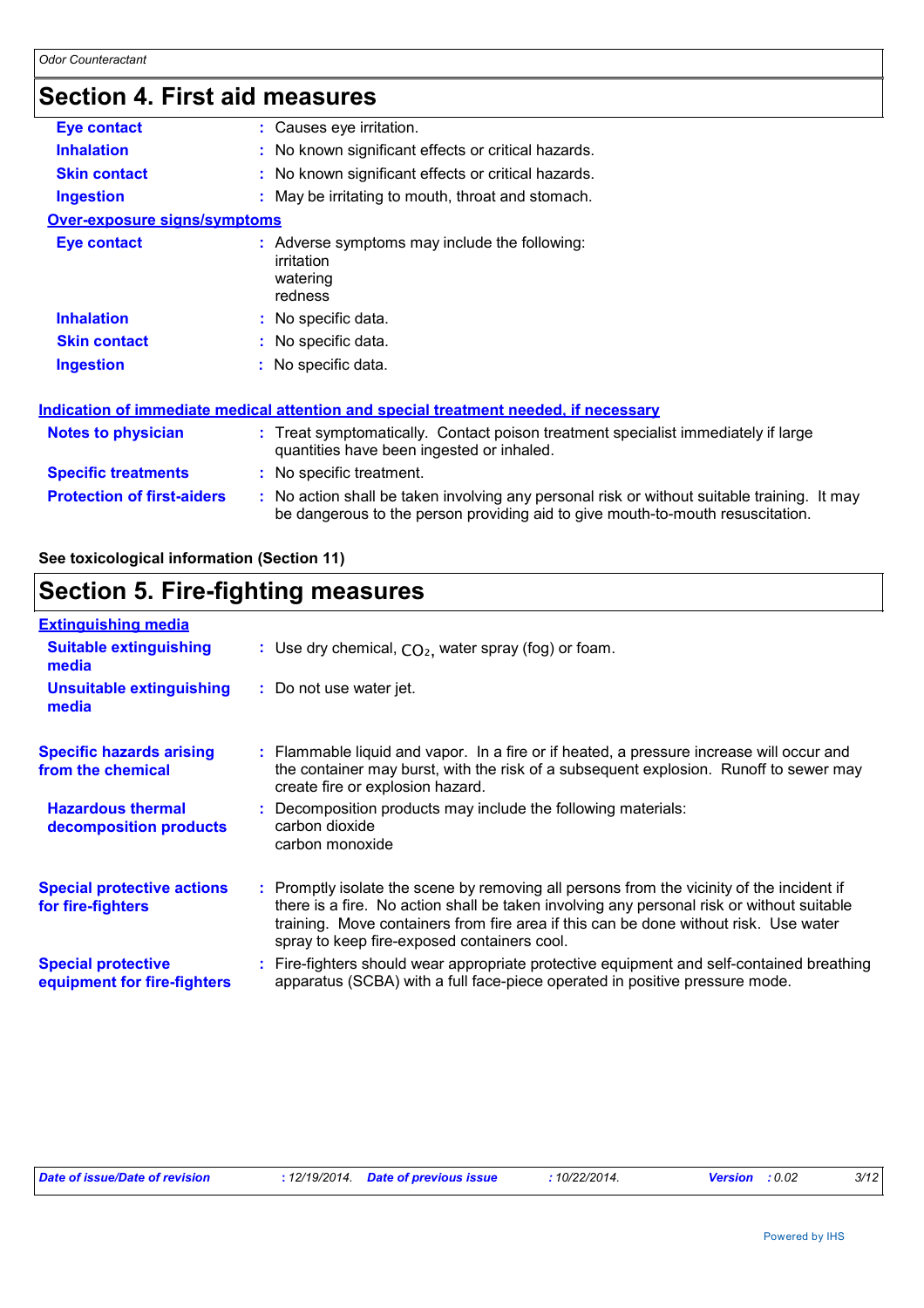# **Section 6. Accidental release measures**

|                                                       | Personal precautions, protective equipment and emergency procedures                                                                                                                                                                                                                                                                                                                                                                                                                                                                                                                                                                                                                                                                                                |  |  |  |  |  |
|-------------------------------------------------------|--------------------------------------------------------------------------------------------------------------------------------------------------------------------------------------------------------------------------------------------------------------------------------------------------------------------------------------------------------------------------------------------------------------------------------------------------------------------------------------------------------------------------------------------------------------------------------------------------------------------------------------------------------------------------------------------------------------------------------------------------------------------|--|--|--|--|--|
| For non-emergency<br>personnel                        | : No action shall be taken involving any personal risk or without suitable training.<br>Evacuate surrounding areas. Keep unnecessary and unprotected personnel from<br>entering. Do not touch or walk through spilled material. Shut off all ignition sources.<br>No flares, smoking or flames in hazard area. Avoid breathing vapor or mist. Provide<br>adequate ventilation. Wear appropriate respirator when ventilation is inadequate. Put<br>on appropriate personal protective equipment.                                                                                                                                                                                                                                                                    |  |  |  |  |  |
| For emergency responders                              | If specialised clothing is required to deal with the spillage, take note of any information<br>in Section 8 on suitable and unsuitable materials. See also the information in "For non-<br>emergency personnel".                                                                                                                                                                                                                                                                                                                                                                                                                                                                                                                                                   |  |  |  |  |  |
| <b>Environmental precautions</b>                      | : Avoid dispersal of spilled material and runoff and contact with soil, waterways, drains<br>and sewers. Inform the relevant authorities if the product has caused environmental<br>pollution (sewers, waterways, soil or air).                                                                                                                                                                                                                                                                                                                                                                                                                                                                                                                                    |  |  |  |  |  |
| Methods and materials for containment and cleaning up |                                                                                                                                                                                                                                                                                                                                                                                                                                                                                                                                                                                                                                                                                                                                                                    |  |  |  |  |  |
| <b>Small spill</b>                                    | : Stop leak if without risk. Move containers from spill area. Use spark-proof tools and<br>explosion-proof equipment. Dilute with water and mop up if water-soluble. Alternatively,<br>or if water-insoluble, absorb with an inert dry material and place in an appropriate waste<br>disposal container. Dispose of via a licensed waste disposal contractor.                                                                                                                                                                                                                                                                                                                                                                                                      |  |  |  |  |  |
| <b>Large spill</b>                                    | Stop leak if without risk. Move containers from spill area. Use spark-proof tools and<br>explosion-proof equipment. Approach release from upwind. Prevent entry into sewers,<br>water courses, basements or confined areas. Wash spillages into an effluent treatment<br>plant or proceed as follows. Contain and collect spillage with non-combustible,<br>absorbent material e.g. sand, earth, vermiculite or diatomaceous earth and place in<br>container for disposal according to local regulations (see Section 13). Dispose of via a<br>licensed waste disposal contractor. Contaminated absorbent material may pose the<br>same hazard as the spilled product. Note: see Section 1 for emergency contact<br>information and Section 13 for waste disposal. |  |  |  |  |  |

# **Section 7. Handling and storage**

#### **Precautions for safe handling**

| <b>Protective measures</b>                       | : Put on appropriate personal protective equipment (see Section 8). Do not ingest. Avoid<br>contact with eyes, skin and clothing. Avoid breathing vapor or mist. Use only with<br>adequate ventilation. Wear appropriate respirator when ventilation is inadequate. Do<br>not enter storage areas and confined spaces unless adequately ventilated. Keep in the<br>original container or an approved alternative made from a compatible material, kept<br>tightly closed when not in use. Store and use away from heat, sparks, open flame or<br>any other ignition source. Use explosion-proof electrical (ventilating, lighting and<br>material handling) equipment. Use only non-sparking tools. Take precautionary<br>measures against electrostatic discharges. Empty containers retain product residue<br>and can be hazardous. Do not reuse container. |
|--------------------------------------------------|---------------------------------------------------------------------------------------------------------------------------------------------------------------------------------------------------------------------------------------------------------------------------------------------------------------------------------------------------------------------------------------------------------------------------------------------------------------------------------------------------------------------------------------------------------------------------------------------------------------------------------------------------------------------------------------------------------------------------------------------------------------------------------------------------------------------------------------------------------------|
| <b>Advice on general</b><br>occupational hygiene | : Eating, drinking and smoking should be prohibited in areas where this material is<br>handled, stored and processed. Workers should wash hands and face before eating,<br>drinking and smoking. Remove contaminated clothing and protective equipment before<br>entering eating areas. See also Section 8 for additional information on hygiene<br>measures.                                                                                                                                                                                                                                                                                                                                                                                                                                                                                                 |

| Date of issue/Date of revision | 12/19/2014. | <b>Date of previous issue</b> | 10/22/2014. | Version | :0.02 | 4/12 |
|--------------------------------|-------------|-------------------------------|-------------|---------|-------|------|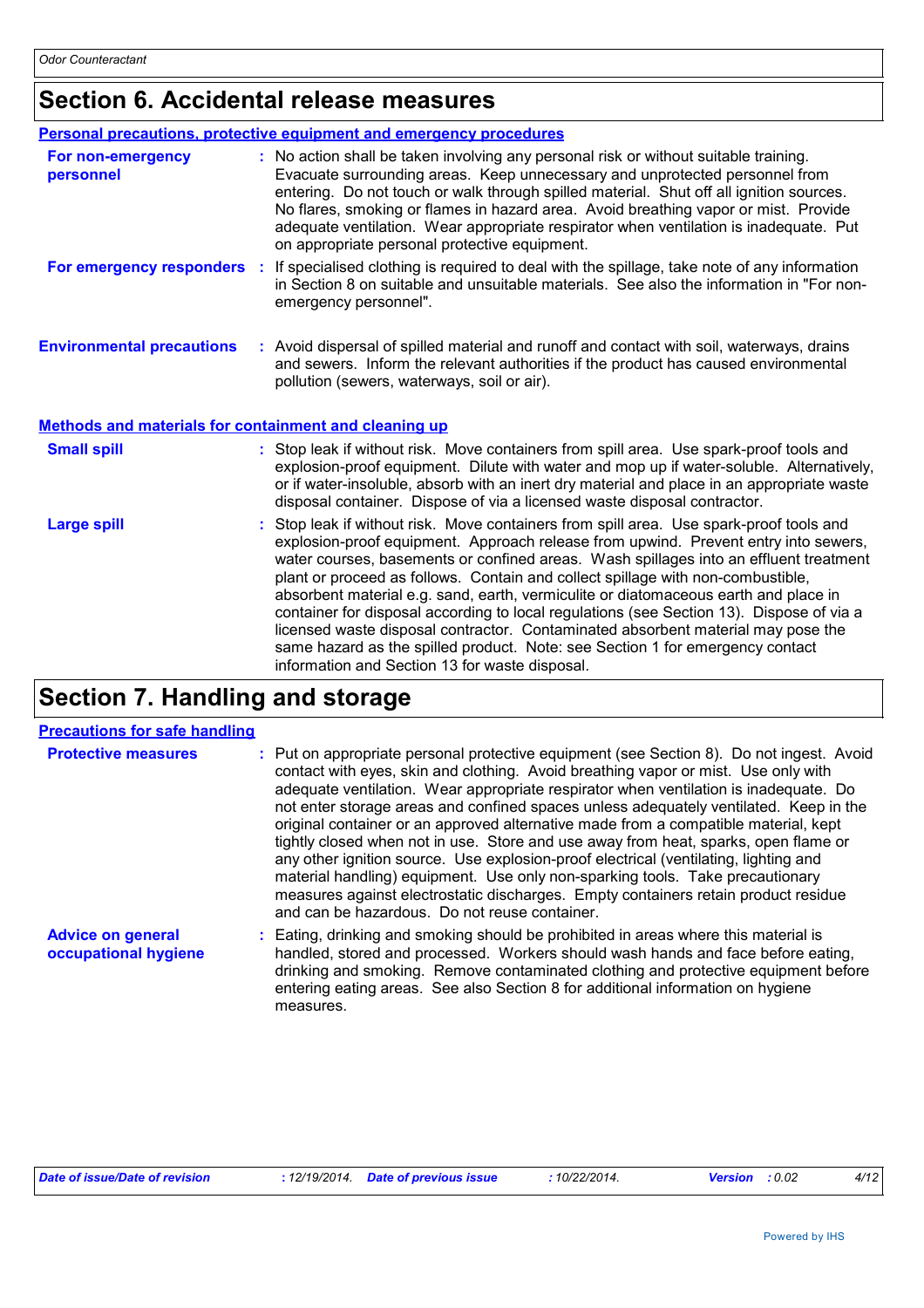# **Section 7. Handling and storage**

| <b>Conditions for safe storage,</b> | : Store in accordance with local regulations. Store in a segregated and approved area.        |
|-------------------------------------|-----------------------------------------------------------------------------------------------|
| including any                       | Store in original container protected from direct sunlight in a dry, cool and well-ventilated |
| <b>incompatibilities</b>            | area, away from incompatible materials and food and drink. Eliminate all ignition             |
|                                     | sources. Separate from oxidizing materials. Keep container tightly closed and sealed          |
|                                     | until ready for use. Containers that have been opened must be carefully resealed and          |
|                                     | kept upright to prevent leakage. Do not store in unlabeled containers. Use appropriate        |
|                                     | containment to avoid environmental contamination.                                             |

### **Section 8. Exposure controls/personal protection**

#### **Control parameters**

#### **Occupational exposure limits**

| <b>Ingredient name</b> | <b>Exposure limits</b>                   |
|------------------------|------------------------------------------|
| Isopropyl alcohol      | ACGIH TLV (United States, 6/2013).       |
|                        | TWA: 200 ppm 8 hours.                    |
|                        | STEL: 400 ppm 15 minutes.                |
|                        | OSHA PEL 1989 (United States, 3/1989).   |
|                        | TWA: 400 ppm 8 hours.                    |
|                        | TWA: 980 mg/m <sup>3</sup> 8 hours.      |
|                        | STEL: 500 ppm 15 minutes.                |
|                        | STEL: 1225 mg/m <sup>3</sup> 15 minutes. |
|                        | NIOSH REL (United States, 10/2013).      |
|                        | TWA: 400 ppm 10 hours.                   |
|                        | TWA: 980 mg/m <sup>3</sup> 10 hours.     |
|                        | STEL: 500 ppm 15 minutes.                |
|                        | STEL: 1225 mg/m <sup>3</sup> 15 minutes. |
|                        | OSHA PEL (United States, 2/2013).        |
|                        | TWA: 400 ppm 8 hours.                    |
|                        | TWA: $980$ mg/m <sup>3</sup> 8 hours.    |
|                        |                                          |

| <b>Appropriate engineering</b><br><b>controls</b> | : Use only with adequate ventilation. Use process enclosures, local exhaust ventilation or<br>other engineering controls to keep worker exposure to airborne contaminants below any<br>recommended or statutory limits. The engineering controls also need to keep gas,<br>vapor or dust concentrations below any lower explosive limits. Use explosion-proof<br>ventilation equipment.           |
|---------------------------------------------------|---------------------------------------------------------------------------------------------------------------------------------------------------------------------------------------------------------------------------------------------------------------------------------------------------------------------------------------------------------------------------------------------------|
| <b>Environmental exposure</b><br><b>controls</b>  | : Emissions from ventilation or work process equipment should be checked to ensure<br>they comply with the requirements of environmental protection legislation. In some<br>cases, fume scrubbers, filters or engineering modifications to the process equipment<br>will be necessary to reduce emissions to acceptable levels.                                                                   |
| <b>Individual protection measures</b>             |                                                                                                                                                                                                                                                                                                                                                                                                   |
| <b>Hygiene measures</b>                           | : Wash hands, forearms and face thoroughly after handling chemical products, before<br>eating, smoking and using the lavatory and at the end of the working period.<br>Appropriate techniques should be used to remove potentially contaminated clothing.<br>Wash contaminated clothing before reusing. Ensure that eyewash stations and safety<br>showers are close to the workstation location. |
| <b>Eye/face protection</b>                        | : Safety eyewear complying with an approved standard should be used when a risk<br>assessment indicates this is necessary to avoid exposure to liquid splashes, mists,<br>gases or dusts. If contact is possible, the following protection should be worn, unless<br>the assessment indicates a higher degree of protection: chemical splash goggles.                                             |
| <b>Skin protection</b>                            |                                                                                                                                                                                                                                                                                                                                                                                                   |

| Date of issue/Date of revision |  | : 12/19/2014 Date of previous issue | : 10/22/2014. | <b>Version</b> : 0.02 | 5/12 |
|--------------------------------|--|-------------------------------------|---------------|-----------------------|------|
|--------------------------------|--|-------------------------------------|---------------|-----------------------|------|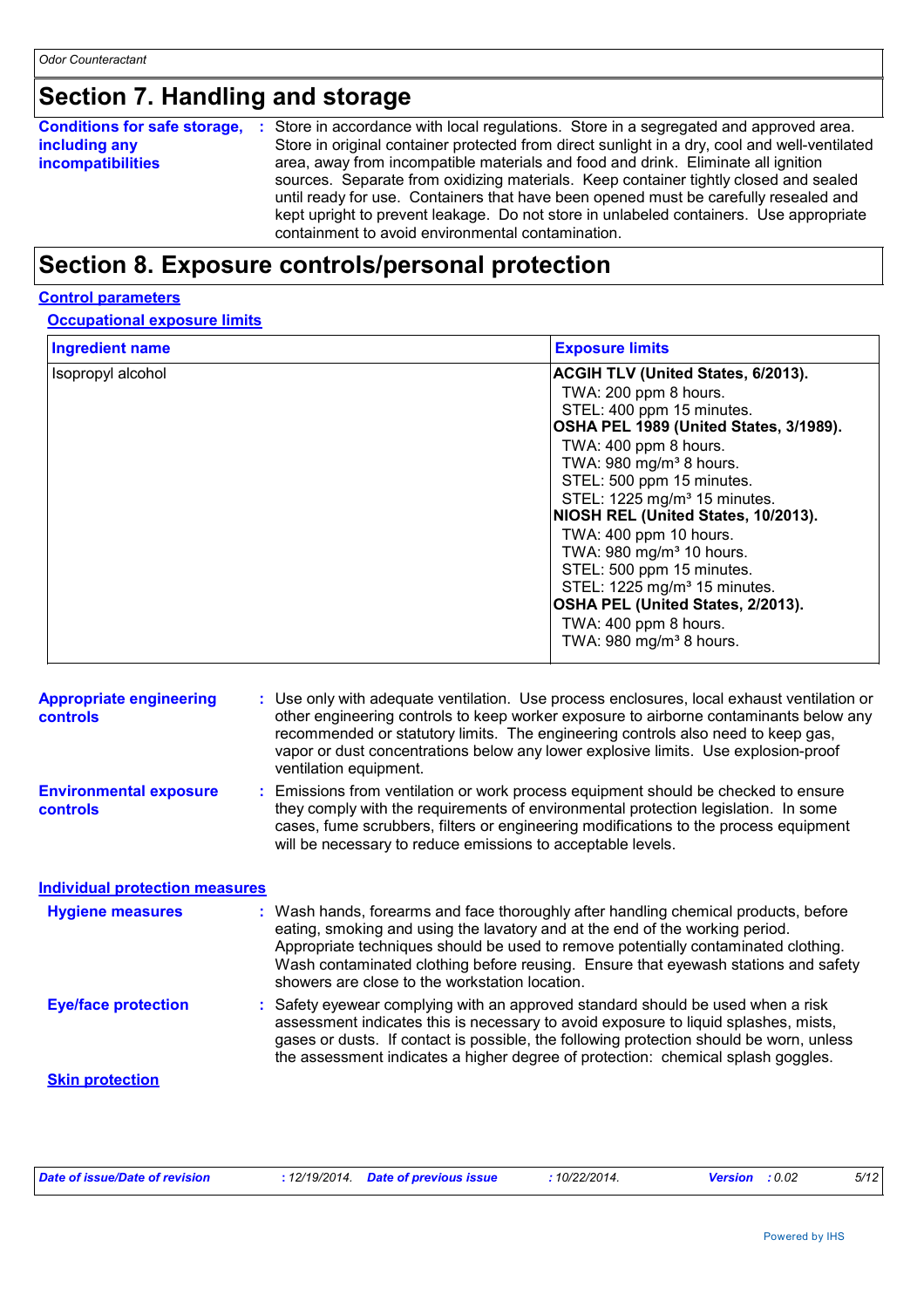### **Section 8. Exposure controls/personal protection**

| <b>Hand protection</b>        | : Chemical-resistant, impervious gloves complying with an approved standard should be<br>worn at all times when handling chemical products if a risk assessment indicates this is<br>necessary. Considering the parameters specified by the glove manufacturer, check<br>during use that the gloves are still retaining their protective properties. It should be<br>noted that the time to breakthrough for any glove material may be different for different<br>glove manufacturers. In the case of mixtures, consisting of several substances, the<br>protection time of the gloves cannot be accurately estimated. |
|-------------------------------|------------------------------------------------------------------------------------------------------------------------------------------------------------------------------------------------------------------------------------------------------------------------------------------------------------------------------------------------------------------------------------------------------------------------------------------------------------------------------------------------------------------------------------------------------------------------------------------------------------------------|
| <b>Body protection</b>        | : Personal protective equipment for the body should be selected based on the task being<br>performed and the risks involved and should be approved by a specialist before<br>handling this product. When there is a risk of ignition from static electricity, wear anti-<br>static protective clothing. For the greatest protection from static discharges, clothing<br>should include anti-static overalls, boots and gloves.                                                                                                                                                                                         |
| <b>Other skin protection</b>  | : Appropriate footwear and any additional skin protection measures should be selected<br>based on the task being performed and the risks involved and should be approved by a<br>specialist before handling this product.                                                                                                                                                                                                                                                                                                                                                                                              |
| <b>Respiratory protection</b> | : Use a properly fitted, air-purifying or air-fed respirator complying with an approved<br>standard if a risk assessment indicates this is necessary. Respirator selection must be<br>based on known or anticipated exposure levels, the hazards of the product and the safe<br>working limits of the selected respirator.                                                                                                                                                                                                                                                                                             |

# **Section 9. Physical and chemical properties**

| <b>Appearance</b>                                 |                                                                                                                   |
|---------------------------------------------------|-------------------------------------------------------------------------------------------------------------------|
| <b>Physical state</b>                             | : Liquid                                                                                                          |
| <b>Color</b>                                      | $:$ Pink                                                                                                          |
| Odor                                              | : Spicy                                                                                                           |
| <b>Odor threshold</b>                             | : Not available                                                                                                   |
| pH                                                | $: 6.5 \text{ to } 7.5$                                                                                           |
| <b>Melting point</b>                              | : $0^{\circ}$ C (32 $^{\circ}$ F)                                                                                 |
| <b>Boiling point</b>                              | : $100^{\circ}$ C (212 $^{\circ}$ F)                                                                              |
| <b>Flash point</b>                                | : Closed cup: 38.34°C (101°F) No sustained combustion under required test conditions<br>listed in DOT 173.120(3). |
| <b>Evaporation rate</b>                           | : Not available                                                                                                   |
| <b>Flammability (solid, gas)</b>                  | : Not available                                                                                                   |
| Lower and upper explosive<br>(flammable) limits   | : Not available                                                                                                   |
| <b>Vapor pressure</b>                             | $:$ <4 kPa (<30 mm Hg) [room temperature]                                                                         |
| <b>Vapor density</b>                              | : <1 [Air = 1]                                                                                                    |
| <b>Specific gravity</b>                           | : $0.99$ g/cm <sup>3</sup>                                                                                        |
| <b>Solubility</b>                                 | : Not available                                                                                                   |
| <b>Partition coefficient: n-</b><br>octanol/water | : Not available                                                                                                   |
| <b>Auto-ignition temperature</b>                  | : Not available                                                                                                   |
| <b>Viscosity</b>                                  | : Not available                                                                                                   |
| <b>VOC content</b>                                | $: 1\%$                                                                                                           |
|                                                   |                                                                                                                   |

VOCs are calculated following the requirements under 40 CFR, Part 59, Subpart C for Consumer Products and Subpart D for Architectural Coatings.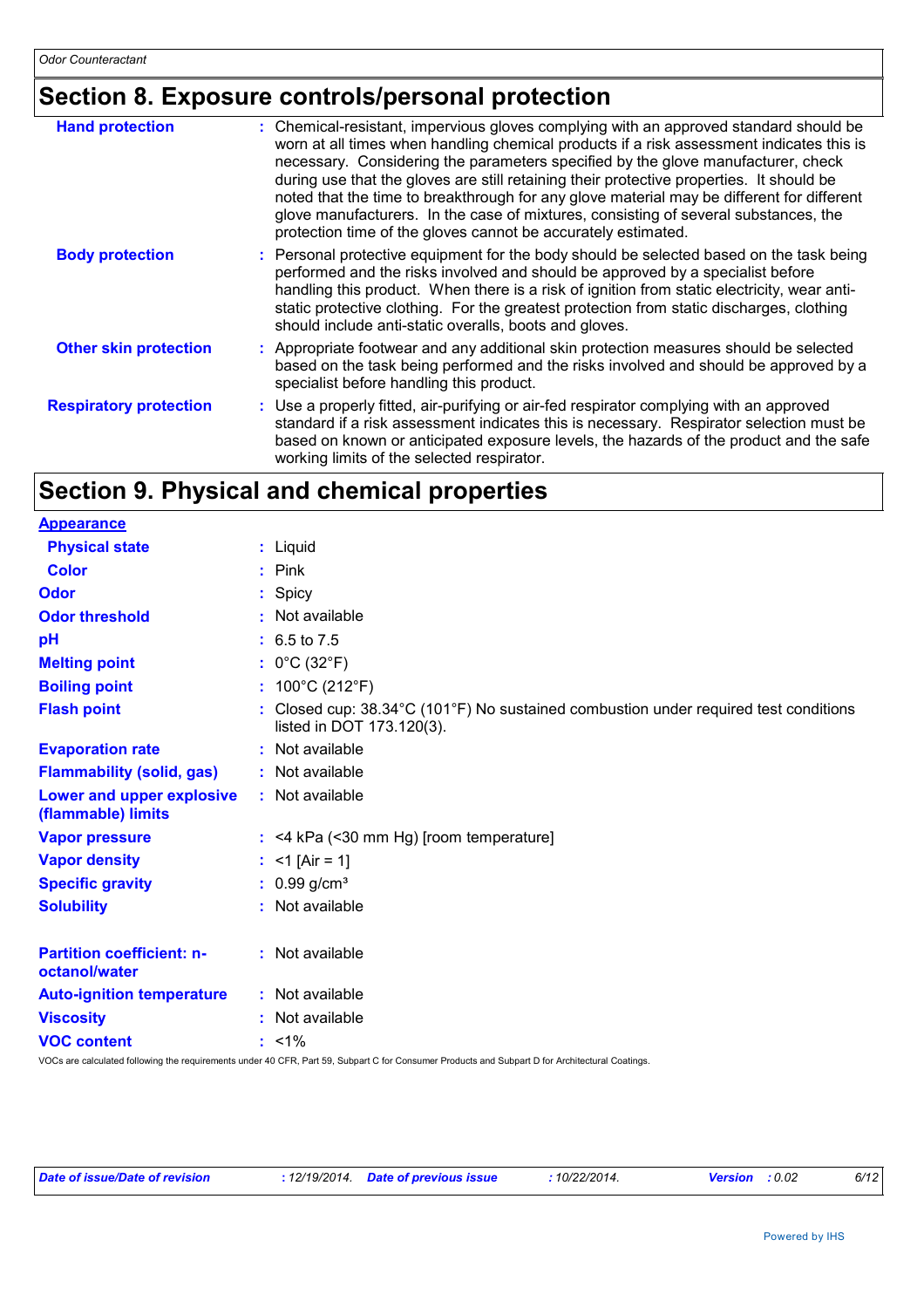# **Section 10. Stability and reactivity**

| <b>Hazardous decomposition</b><br>products          | : Under normal conditions of storage and use, hazardous decomposition products should<br>not be produced.                                                                    |
|-----------------------------------------------------|------------------------------------------------------------------------------------------------------------------------------------------------------------------------------|
| <b>Incompatible materials</b>                       | : Reactive or incompatible with the following materials:<br>oxidizing materials                                                                                              |
| <b>Conditions to avoid</b>                          | : Avoid all possible sources of ignition (spark or flame). Do not pressurize, cut, weld,<br>braze, solder, drill, grind or expose containers to heat or sources of ignition. |
| <b>Possibility of hazardous</b><br><b>reactions</b> | : Under normal conditions of storage and use, hazardous reactions will not occur.                                                                                            |
| <b>Chemical stability</b>                           | : The product is stable.                                                                                                                                                     |
| <b>Reactivity</b>                                   | : No specific test data related to reactivity available for this product or its ingredients.                                                                                 |

### **Section 11. Toxicological information**

#### **Information on toxicological effects**

| <b>Acute toxicity</b>                                                                         |               |                |             |                 |
|-----------------------------------------------------------------------------------------------|---------------|----------------|-------------|-----------------|
| <b>Product/ingredient name</b>                                                                | <b>Result</b> | <b>Species</b> | <b>Dose</b> | <b>Exposure</b> |
| Isopropyl alcohol                                                                             | LD50 Dermal   | Rabbit         | 12800 mg/kg |                 |
|                                                                                               | LD50 Oral     | Rat            | 5000 mg/kg  |                 |
| 2,2'-(ethylenedioxy)diethanol                                                                 | LD50 Oral     | Rat            | 15000 mg/kg |                 |
| Quaternary ammonium<br>compounds, benzyl-<br>C12-18-alkyldimethyl,<br>chlorides               | LD50 Dermal   | Rat            | >2000 mg/kg |                 |
|                                                                                               | LD50 Oral     | Rat            | 507 mg/kg   |                 |
| Quaternary ammonium<br>compounds, C12-14-alkyl[<br>(ethylphenyl)methyl]dimethyl,<br>chlorides | LD50 Dermal   | Rat            | >2000 mg/kg |                 |
|                                                                                               | LD50 Oral     | Rat            | 507 mg/kg   |                 |
| 4-Nonylphenol, branched,<br>ethoxylated                                                       | LD50 Dermal   | Rabbit         | 2830 mg/kg  |                 |
|                                                                                               | LD50 Oral     | Rat            | 1410 mg/kg  |                 |

#### **Irritation/Corrosion**

| <b>Product/ingredient name</b> | <b>Result</b>            | <b>Species</b> | <b>Score</b> | <b>Exposure</b>            | <b>Observation</b> |
|--------------------------------|--------------------------|----------------|--------------|----------------------------|--------------------|
| Isopropyl alcohol              | Eyes - Moderate irritant | Rabbit         |              | 24 hours 100<br>milligrams |                    |
|                                | Eyes - Moderate irritant | Rabbit         |              | 10 milligrams              |                    |
|                                | Eyes - Severe irritant   | Rabbit         |              | 100                        |                    |
|                                |                          |                |              | milligrams                 |                    |
|                                | Skin - Mild irritant     | Rabbit         |              | 500<br>milligrams          |                    |
| 2,2'-(ethylenedioxy)diethanol  | Eyes - Mild irritant     | Rabbit         |              | 500                        |                    |
|                                |                          |                |              | milligrams                 |                    |
|                                | Skin - Mild irritant     | Rabbit         |              | 24 hours 500               |                    |
|                                |                          |                |              | milligrams                 |                    |

#### **Sensitization**

Not available.

*Date of issue/Date of revision* **:** *12/19/2014. Date of previous issue : 10/22/2014. Version : 0.02 7/12*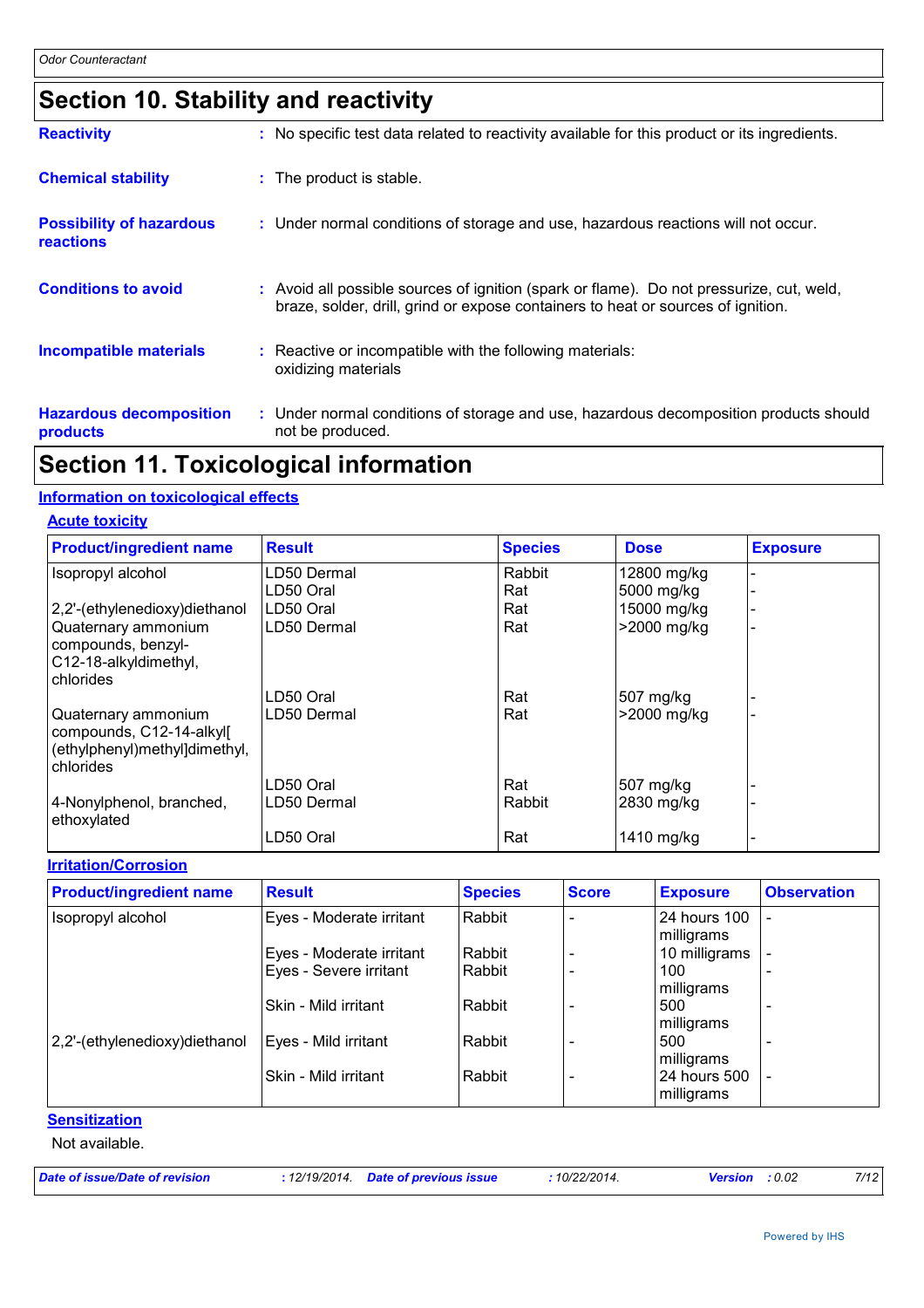# **Section 11. Toxicological information**

#### **Mutagenicity**

Not available.

#### **Carcinogenicity**

Not available.

#### **Classification**

| <b>Product/ingredient name</b> | $ $ OSHA | <b>IARC</b> | <b>NTP</b> |
|--------------------------------|----------|-------------|------------|
| Hsopropyl alcohol              |          |             |            |

#### **Reproductive toxicity**

Not available.

#### **Teratogenicity**

Not available.

#### **Specific target organ toxicity (single exposure)**

| <b>Name</b>       | <b>Category</b> | <b>Route of</b><br><b>exposure</b> | <b>Target organs</b> |
|-------------------|-----------------|------------------------------------|----------------------|
| Isopropyl alcohol | Category 3      | Not applicable                     | Narcotic effects     |

**Specific target organ toxicity (repeated exposure)**

Not available.

#### **Aspiration hazard**

Not available.

| Information on the likely<br>routes of exposure | : Not available                                                                          |
|-------------------------------------------------|------------------------------------------------------------------------------------------|
| <b>Potential acute health effects</b>           |                                                                                          |
| <b>Eye contact</b>                              | : Causes eye irritation.                                                                 |
| <b>Inhalation</b>                               | : No known significant effects or critical hazards.                                      |
| <b>Skin contact</b>                             | : No known significant effects or critical hazards.                                      |
| <b>Ingestion</b>                                | : May be irritating to mouth, throat and stomach.                                        |
|                                                 | <b>Symptoms related to the physical, chemical and toxicological characteristics</b>      |
| <b>Eye contact</b>                              | : Adverse symptoms may include the following:<br>irritation<br>watering<br>redness       |
| <b>Inhalation</b>                               | : No specific data.                                                                      |
| <b>Skin contact</b>                             | : No specific data.                                                                      |
| <b>Ingestion</b>                                | : No specific data.                                                                      |
|                                                 | Delayed and immediate effects and also chronic effects from short and long term exposure |
| <b>Short term exposure</b>                      |                                                                                          |
| <b>Potential immediate</b><br>effects           | $:$ Not available                                                                        |
| <b>Potential delayed effects</b>                | : Not available                                                                          |

#### **Long term exposure**

| Date of issue/Date of revision | : 12/19/2014 Date of previous issue | 10/22/2014. | <b>Version</b> : 0.02 | 8/12 |
|--------------------------------|-------------------------------------|-------------|-----------------------|------|
|                                |                                     |             |                       |      |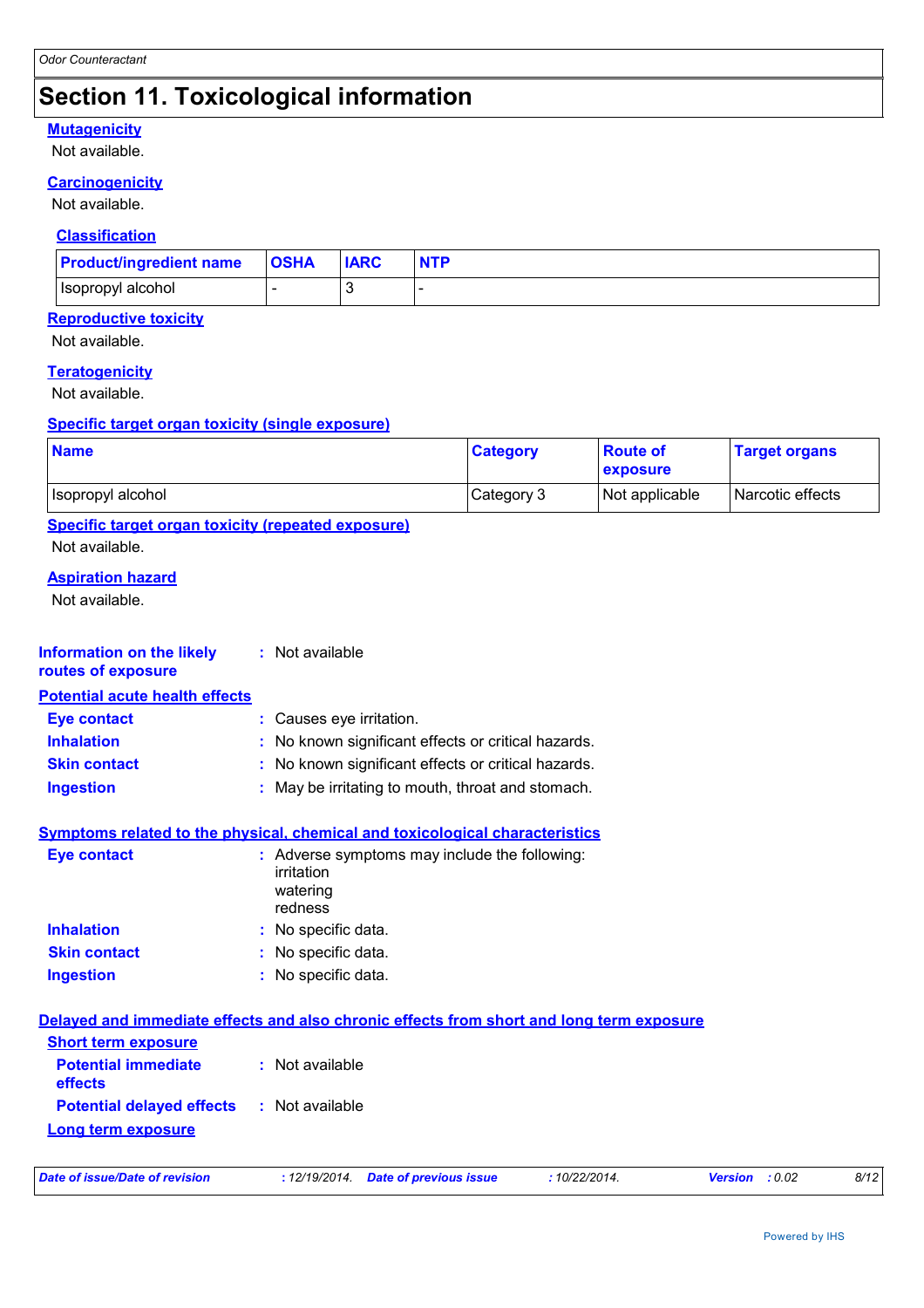# **Section 11. Toxicological information**

| <b>Potential immediate</b><br>effects   | : Not available                                     |
|-----------------------------------------|-----------------------------------------------------|
| <b>Potential delayed effects</b>        | $:$ Not available                                   |
| <b>Potential chronic health effects</b> |                                                     |
| Not available.                          |                                                     |
| <b>General</b>                          | : No known significant effects or critical hazards. |
| <b>Carcinogenicity</b>                  | : No known significant effects or critical hazards. |
| <b>Mutagenicity</b>                     | : No known significant effects or critical hazards. |
| <b>Teratogenicity</b>                   | : No known significant effects or critical hazards. |
| <b>Developmental effects</b>            | : No known significant effects or critical hazards. |
| <b>Fertility effects</b>                | : No known significant effects or critical hazards. |

#### **Numerical measures of toxicity**

| <b>Acute toxicity estimates</b> |                                |  |  |  |
|---------------------------------|--------------------------------|--|--|--|
| Route                           | <b>ATE value</b>               |  |  |  |
| Oral<br>Dermal                  | 7775.5 mg/kg<br>132614.8 mg/kg |  |  |  |

# **Section 12. Ecological information**

#### **Toxicity**

| <b>Product/ingredient name</b> | <b>Result</b>                         | <b>Species</b>                 | <b>Exposure</b> |
|--------------------------------|---------------------------------------|--------------------------------|-----------------|
| Isopropyl alcohol              | Acute LC50 1400000 µg/l Marine water  | Crustaceans - Crangon crangon  | 48 hours        |
|                                | Acute LC50 1400000 µg/l               | Fish - Gambusia affinis        | 96 hours        |
| 2,2'-(ethylenedioxy)diethanol  | Acute LC50 35000 ul/L Fresh water     | Daphnia - Daphnia magna        | 48 hours        |
|                                | Acute LC50 10000000 µg/l Marine water | Fish - Menidia beryllina       | l 96 hours      |
|                                | Chronic NOEC 7500 mg/l Fresh water    | Daphnia - Daphnia magna        | 21 days         |
|                                | Chronic NOEC 100 ul/L Marine water    | Fish - Cyprinodon variegatus - | 28 days         |
|                                |                                       | Egg                            |                 |

#### **Persistence and degradability**

Not available.

#### **Bioaccumulative potential**

| <b>Product/ingredient name</b> | $LoaPow$ | <b>BCF</b> | <b>Potential</b> |
|--------------------------------|----------|------------|------------------|
| Isopropyl alcohol              | 0.05     |            | low              |
| 2,2'-(ethylenedioxy)diethanol  | $-1.75$  |            | low              |

#### **Mobility in soil**

| <b>Soil/water partition</b><br><b>coefficient (Koc)</b> | : Not available                                     |
|---------------------------------------------------------|-----------------------------------------------------|
| <b>Other adverse effects</b>                            | : No known significant effects or critical hazards. |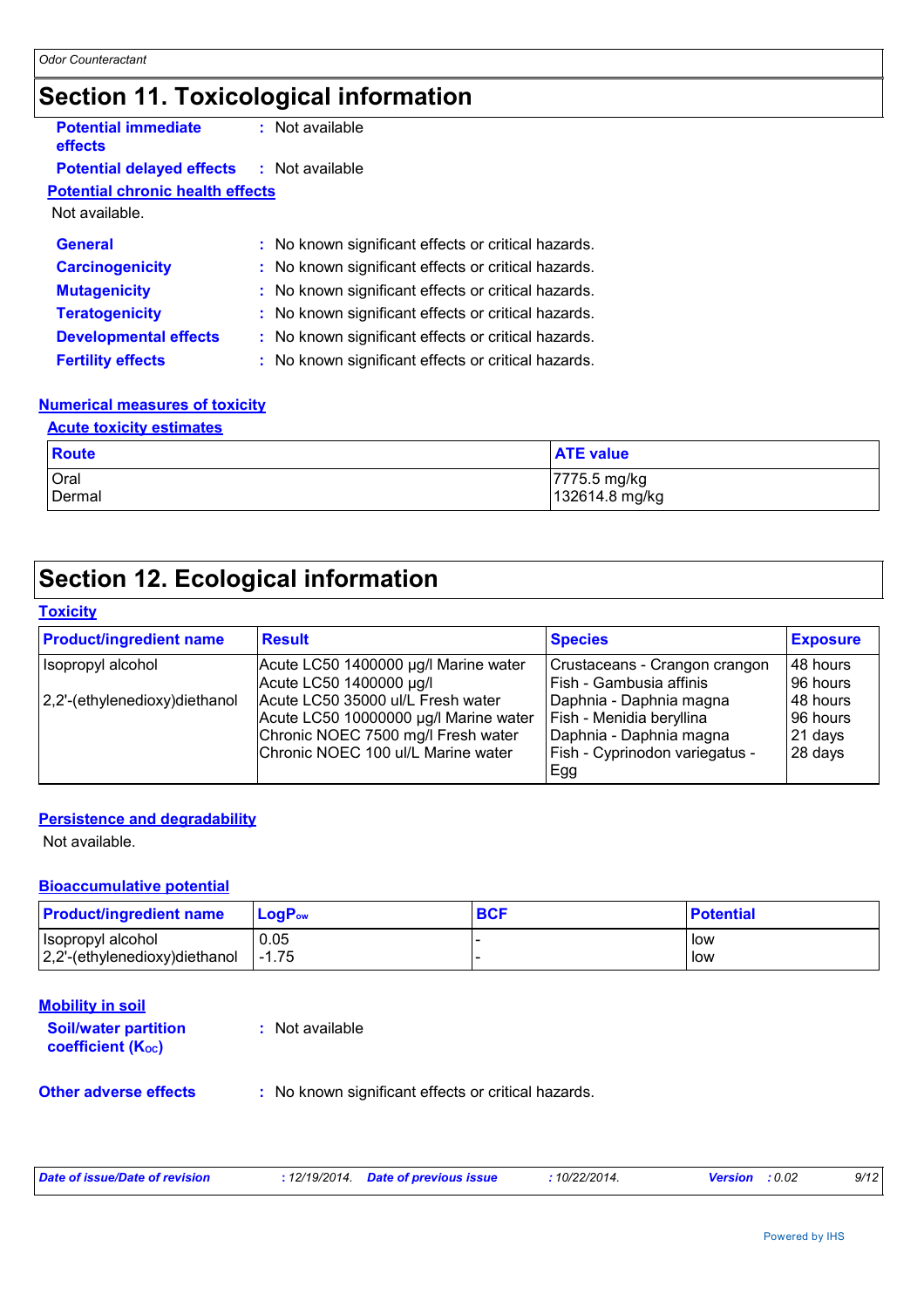### **Section 13. Disposal considerations**

**Disposal methods :**

The generation of waste should be avoided or minimized wherever possible. Disposal of this product, solutions and any by-products should at all times comply with the requirements of environmental protection and waste disposal legislation and any regional local authority requirements. Dispose of surplus and non-recyclable products via a licensed waste disposal contractor. Waste should not be disposed of untreated to the sewer unless fully compliant with the requirements of all authorities with jurisdiction. Waste packaging should be recycled. Incineration or landfill should only be considered when recycling is not feasible. This material and its container must be disposed of in a safe way. Care should be taken when handling emptied containers that have not been cleaned or rinsed out. Empty containers or liners may retain some product residues. Vapor from product residues may create a highly flammable or explosive atmosphere inside the container. Do not cut, weld or grind used containers unless they have been cleaned thoroughly internally. Avoid dispersal of spilled material and runoff and contact with soil, waterways, drains and sewers.

### **Section 14. Transport information**

|                                        | <b>DOT Classification</b>                                                                    | <b>IMDG</b>                                                                                     | <b>IATA</b>                                                                                     |
|----------------------------------------|----------------------------------------------------------------------------------------------|-------------------------------------------------------------------------------------------------|-------------------------------------------------------------------------------------------------|
| <b>UN number</b>                       | Not regulated                                                                                | Not regulated                                                                                   | Not regulated                                                                                   |
| <b>UN proper shipping</b><br>name      |                                                                                              |                                                                                                 |                                                                                                 |
| <b>Transport hazard</b><br>class(es)   |                                                                                              |                                                                                                 |                                                                                                 |
| <b>Packing group</b>                   |                                                                                              |                                                                                                 |                                                                                                 |
| <b>Environmental</b><br><b>hazards</b> | No.                                                                                          | No.                                                                                             | No.                                                                                             |
| <b>Additional</b><br>information       | No sustained combustion<br>under required test<br>conditions listed in DOT<br>$173.120(3)$ . | No sustained combustion<br>under required test<br>conditions listed in IMDG<br>Chapter 2.3.1.3. | No sustained combustion<br>under required test<br>conditions listed in IATA<br>Chapter 3.3.1.3. |

**Special precautions for user : Transport within user's premises: always transport in closed containers that are** upright and secure. Ensure that persons transporting the product know what to do in the event of an accident or spillage.

| <b>Transport in bulk according : Not available.</b> |  |
|-----------------------------------------------------|--|
| to Annex II of MARPOL                               |  |
| 73/78 and the IBC Code                              |  |

### **Section 15. Regulatory information**

| <b>U.S. Federal regulations</b>                                                                          | : United States inventory (TSCA 8b): All components are listed or exempted. |              |                          |       |
|----------------------------------------------------------------------------------------------------------|-----------------------------------------------------------------------------|--------------|--------------------------|-------|
| <b>Clean Air Act Section 112</b><br>(b) Hazardous Air<br><b>Pollutants (HAPS)</b><br><b>SARA 311/312</b> | : Not listed                                                                |              |                          |       |
| <b>Classification</b>                                                                                    | $:$ Fire hazard<br>Immediate (acute) health hazard                          |              |                          |       |
| Date of issue/Date of revision                                                                           | Date of previous issue<br>: 12/19/2014.                                     | :10/22/2014. | <b>Version</b><br>: 0.02 | 10/12 |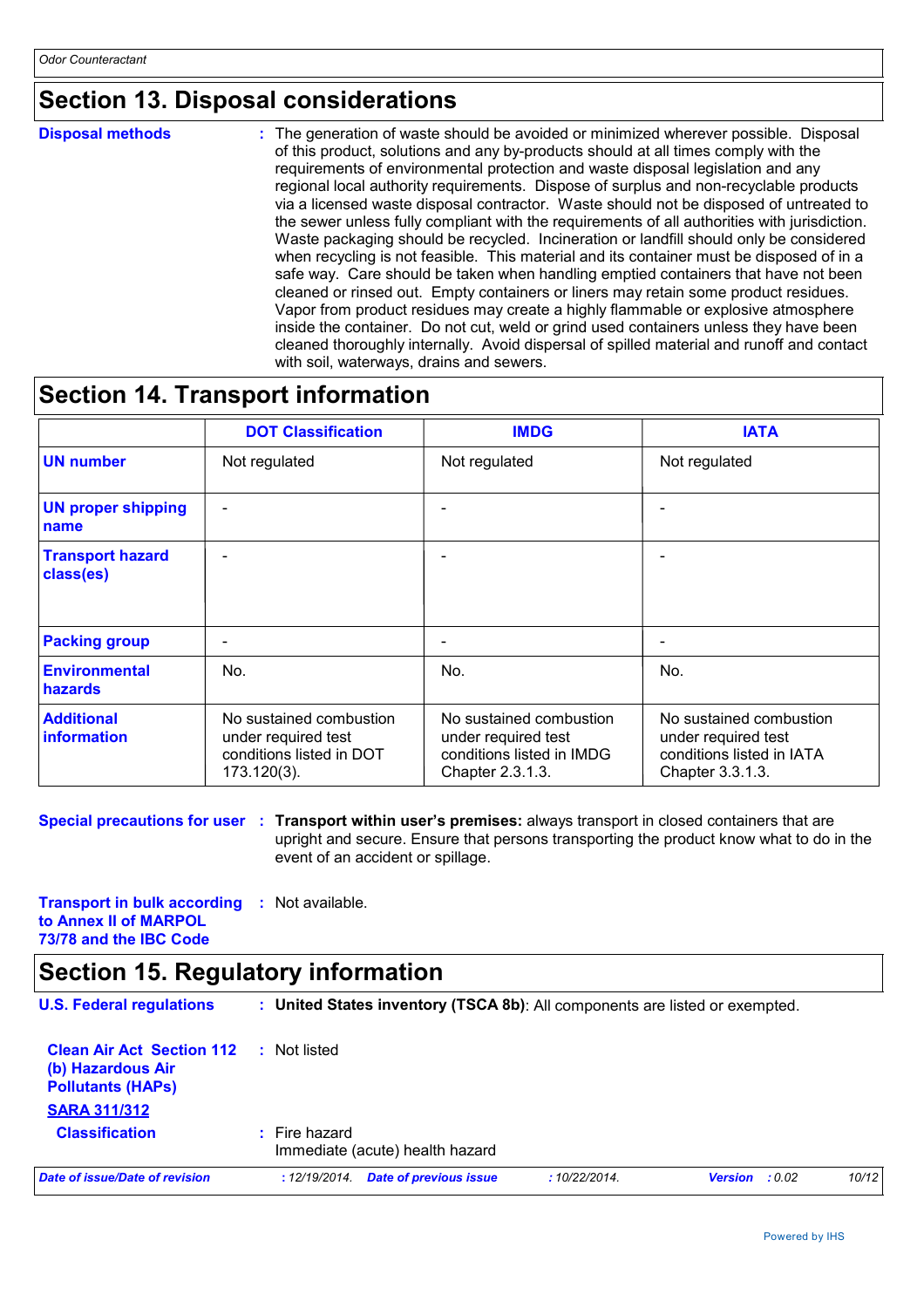### **Section 15. Regulatory information**

#### **Composition/information on ingredients**

| <b>Name</b>                                                                                                                        | $\frac{9}{6}$                  | <b>Fire</b><br>hazard | <b>Sudden</b><br><b>release of</b><br><b>pressure</b> | <b>Reactive</b>   | <b>Immediate</b><br>(acute)<br>health<br>hazard | <b>Delayed</b><br>(chronic)<br>health<br>hazard |
|------------------------------------------------------------------------------------------------------------------------------------|--------------------------------|-----------------------|-------------------------------------------------------|-------------------|-------------------------------------------------|-------------------------------------------------|
| Isopropyl alcohol<br>2,2'-(ethylenedioxy)diethanol<br>Quaternary ammonium compounds,<br>benzyl-C12-18-alkyldimethyl, chlorides     | $5 - 10$<br>$1 - 5$<br>$1 - 5$ | Yes.<br>No.<br>No.    | No.<br>No.<br>No.                                     | No.<br>No.<br>No. | Yes.<br>Yes.<br>Yes.                            | No.<br>No.<br>No.                               |
| Quaternary ammonium compounds,<br>C12-14-alkyl[(ethylphenyl)methyl]<br>dimethyl, chlorides<br>4-Nonylphenol, branched, ethoxylated | $1 - 5$<br>$1 - 5$             | No.<br>No.            | No.<br>No.                                            | No.<br>No.        | Yes.<br>Yes.                                    | No.<br>No.                                      |

#### **SARA 313**

|                                           | <b>Product name</b> | <b>CAS number</b> | $\frac{9}{6}$ |
|-------------------------------------------|---------------------|-------------------|---------------|
| <b>Form R - Reporting</b><br>requirements | Isopropyl alcohol   | 67-63-0           | 19.4          |

SARA 313 notifications must not be detached from the SDS and any copying and redistribution of the SDS shall include copying and redistribution of the notice attached to copies of the SDS subsequently redistributed.

#### **State regulations**

#### **California Prop. 65**

**WARNING:** This product contains less than 0.1% of a chemical known to the State of California to cause cancer.

| <b>Ingredient name</b>                                           | <b>Cancer</b> | Reproductive | No significant risk<br>level | <b>Maximum</b><br>acceptable dosage<br><b>level</b> |
|------------------------------------------------------------------|---------------|--------------|------------------------------|-----------------------------------------------------|
| 9-(2-carboxyphenyl)-3,6-bis<br>(diethylamino)xanthylium chloride | Yes.          | No.          | No.                          | INo.                                                |

#### **International regulations**

**Canada inventory :** All components are listed or exempted.

### **Section 16. Other information**

#### **Hazardous Material Information System (U.S.A.)**



**Caution: HMIS® ratings are based on a 0-4 rating scale, with 0 representing minimal hazards or risks, and 4 representing significant hazards or risks Although HMIS® ratings are not required on SDSs under 29 CFR 1910. 1200, the preparer may choose to provide them. HMIS® ratings are to be used with a fully implemented HMIS® program. HMIS® is a registered mark of the National Paint & Coatings Association (NPCA). HMIS® materials may be purchased exclusively from J. J. Keller (800) 327-6868.**

**The customer is responsible for determining the PPE code for this material.**

**National Fire Protection Association (U.S.A.)**